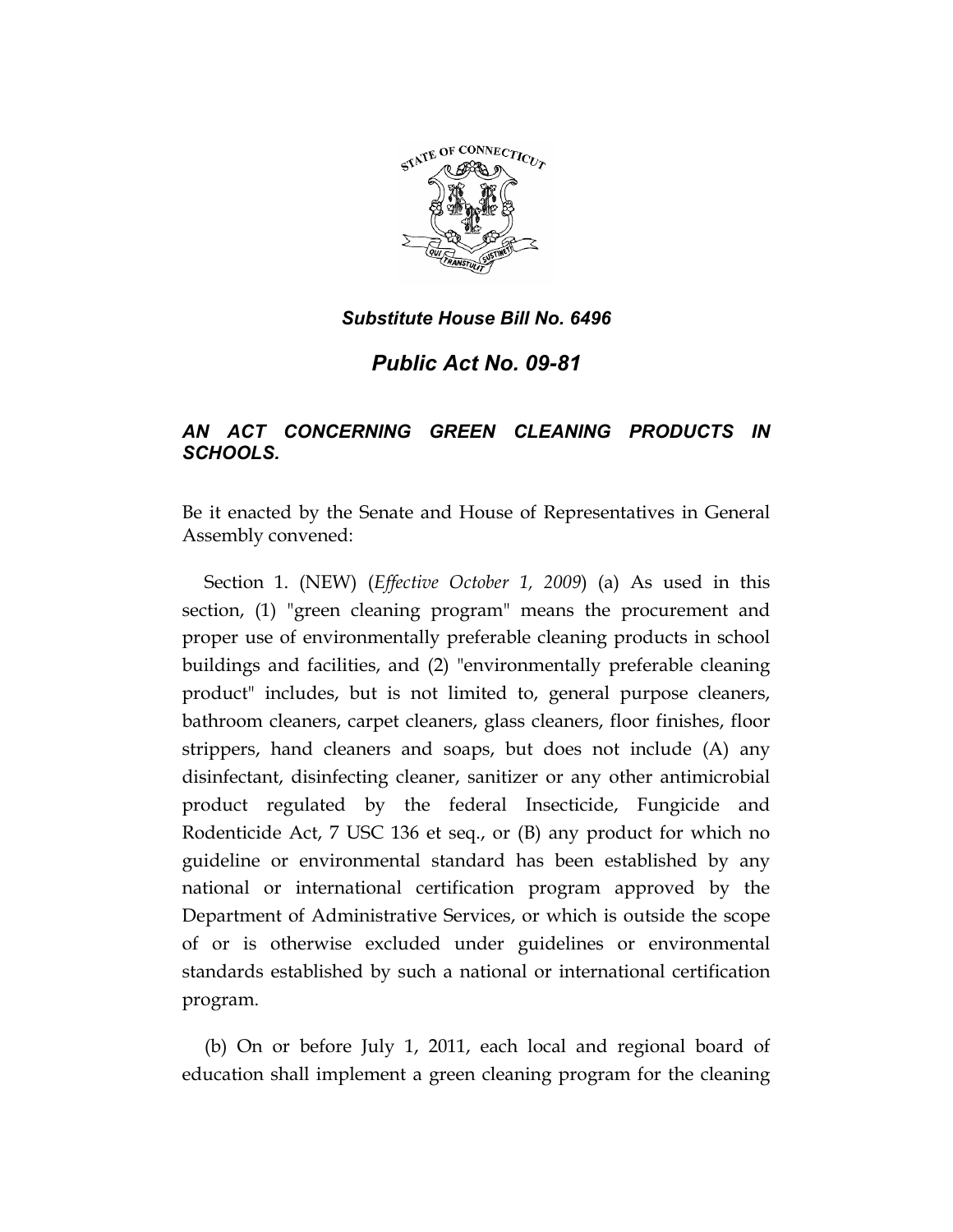and maintenance of school buildings and facilities in its district. No person shall use a cleaning product inside a school unless such cleaning product meets guidelines or environmental standards set by a national or international environmental certification program approved by the Department of Administrative Services, in consultation with the Commissioner of Environmental Protection. Such cleaning product shall, to the maximum extent possible, minimize the potential harmful impact on human health and the environment.

(c) On or before April 1, 2010, the Department of Education, in consultation with the Department of Public Health, shall amend the school facility survey form to include questions regarding the phase-in of green cleaning programs at schools.

(d) On or before October 1, 2010, and annually thereafter, each local and regional board of education shall provide the staff of each school and, upon request, the parents and guardians of each child enrolled in each school with a written statement of the school district's green cleaning program. Such notice shall include (1) the types and names of environmentally preferable cleaning products being applied in schools, (2) the location of the application of such cleaning products in the school buildings and facilities, (3) the schedule of when such cleaning products are applied in the school buildings and facilities, (4) the statement, "No parent, guardian, teacher or staff member may bring into the school facility any consumer product which is intended to clean, deodorize, sanitize or disinfect.", and (5) the name of the school administrator, or a designee, who may be contacted for further information. Such notice shall be provided to the parents or guardians of any child who transfers to a school during the school year and to staff hired during the school year. Each local or regional board of education shall make such notice, as well as the report submitted to the Department of Education pursuant to subsection (a) of section 10-220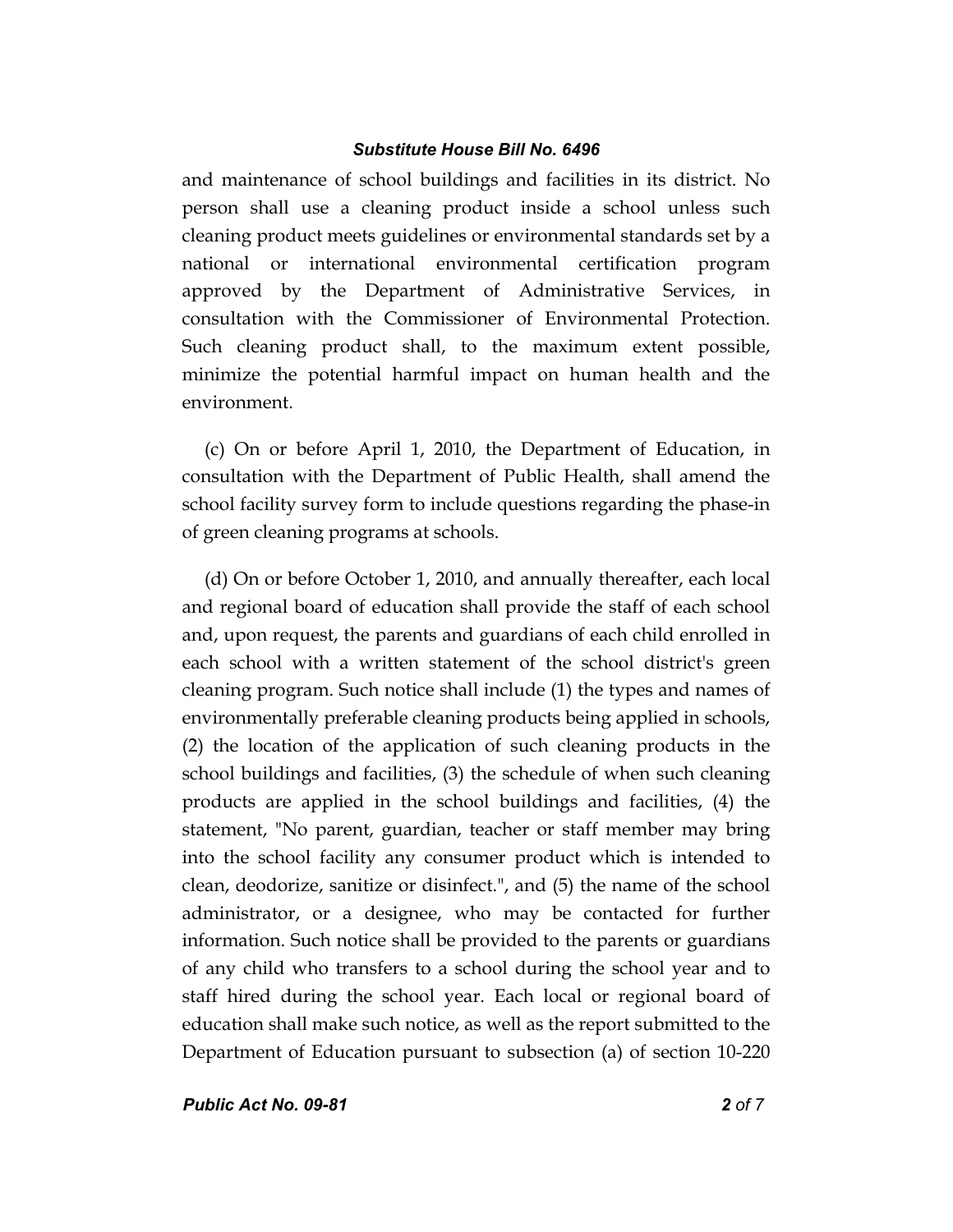of the general statutes, as amended by this act, available on its web site and the web site of each school under such board's jurisdiction. If no such web site exists, the board shall make such notice otherwise publicly available.

Sec. 2. Section 10-220 of the general statutes is repealed and the following is substituted in lieu thereof (*Effective October 1, 2009*):

(a) Each local or regional board of education shall maintain good public elementary and secondary schools, implement the educational interests of the state as defined in section 10-4a and provide such other educational activities as in its judgment will best serve the interests of the school district; provided any board of education may secure such opportunities in another school district in accordance with provisions of the general statutes and shall give all the children of the school district as nearly equal advantages as may be practicable; shall provide an appropriate learning environment for its students which includes (1) adequate instructional books, supplies, materials, equipment, staffing, facilities and technology, (2) equitable allocation of resources among its schools, (3) proper maintenance of facilities, and (4) a safe school setting; shall have charge of the schools of its respective school district; shall make a continuing study of the need for school facilities and of a long-term school building program and from time to time make recommendations based on such study to the town; shall adopt and implement an indoor air quality program that provides for ongoing maintenance and facility reviews necessary for the maintenance and improvement of the indoor air quality of its facilities; shall adopt and implement a green cleaning program, pursuant to section 1 of this act, that provides for the procurement and use of environmentally preferable cleaning products in school buildings and facilities; shall report biennially to the Commissioner of Education on the condition of its facilities and the action taken to implement its longterm school building program, **[**and**]** indoor air quality program and

*Public Act No. 09-81 3 of 7*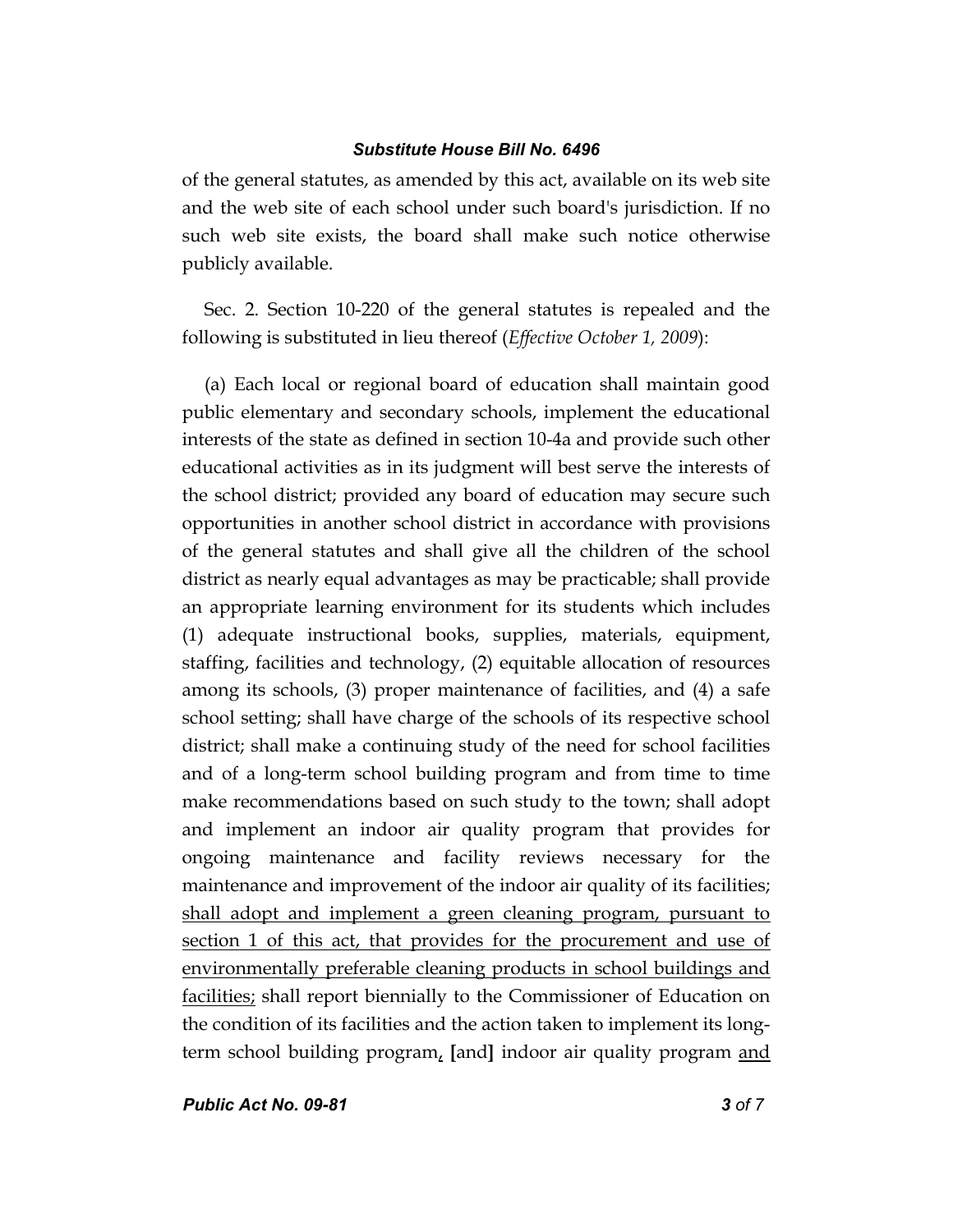green cleaning program, which report the Commissioner of Education shall use to prepare a biennial report that said commissioner shall submit in accordance with section 11-4a to the joint standing committee of the General Assembly having cognizance of matters relating to education; shall advise the Commissioner of Education of the relationship between any individual school building project pursuant to chapter 173 and such long-term school building program; shall have the care, maintenance and operation of buildings, lands, apparatus and other property used for school purposes and at all times shall insure all such buildings and all capital equipment contained therein against loss in an amount not less than eighty per cent of replacement cost; shall determine the number, age and qualifications of the pupils to be admitted into each school; shall develop and implement a written plan for minority staff recruitment for purposes of subdivision (3) of section 10-4a; shall employ and dismiss the teachers of the schools of such district subject to the provisions of sections 10-151 and 10-158a; shall designate the schools which shall be attended by the various children within the school district; shall make such provisions as will enable each child of school age, residing in the district to attend some public day school for the period required by law and provide for the transportation of children wherever transportation is reasonable and desirable, and for such purpose may make contracts covering periods of not more than five years; may place in an alternative school program or other suitable educational program a pupil enrolling in school who is nineteen years of age or older and cannot acquire a sufficient number of credits for graduation by age twenty-one; may arrange with the board of education of an adjacent town for the instruction therein of such children as can attend school in such adjacent town more conveniently; shall cause each child five years of age and over and under eighteen years of age who is not a high school graduate and is living in the school district to attend school in accordance with the provisions of section 10-184, and shall perform all acts required of it by the town or necessary to carry into

*Public Act No. 09-81 4 of 7*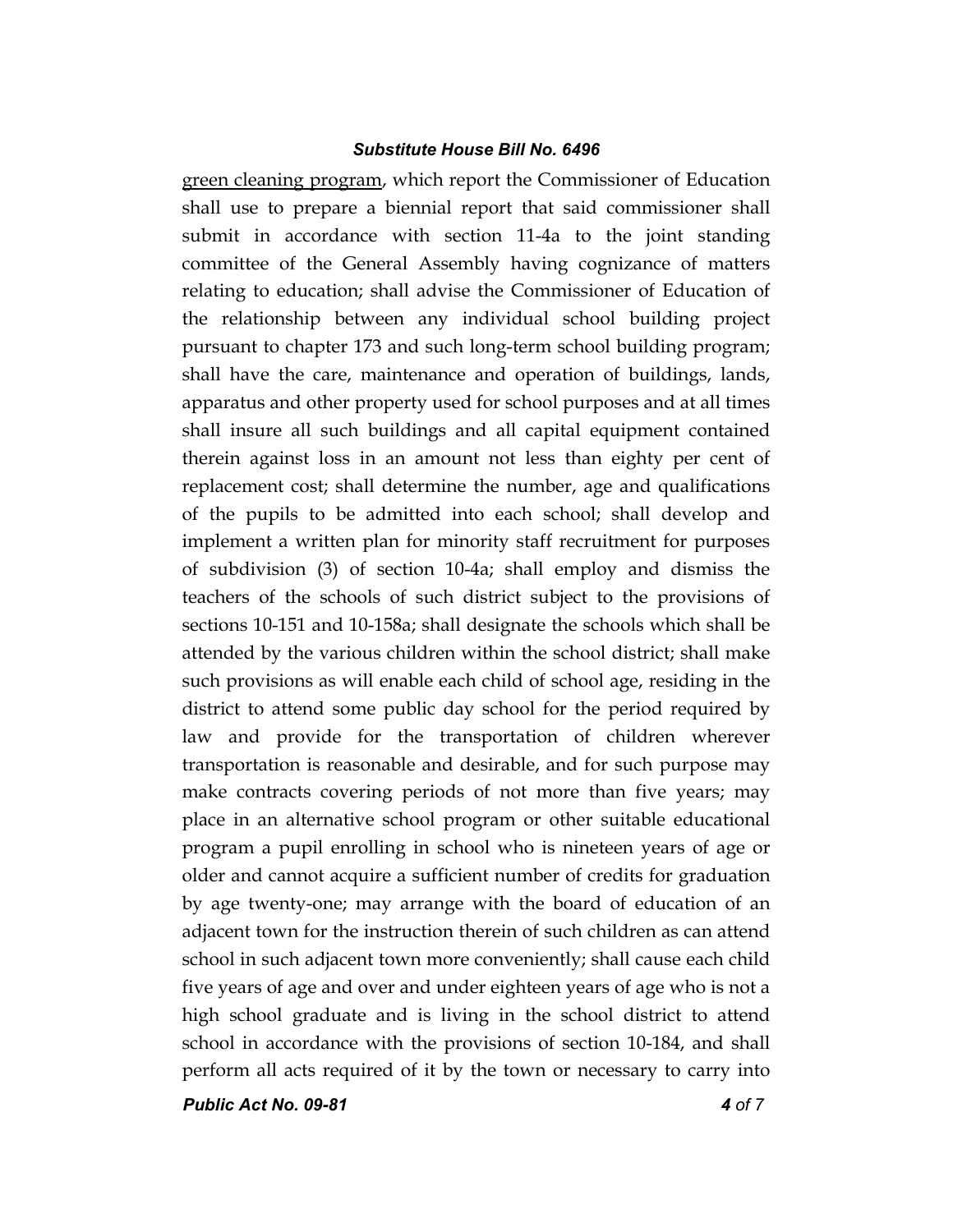effect the powers and duties imposed by law.

(b) The board of education of each local or regional school district shall, with the participation of parents, students, school administrators, teachers, citizens, local elected officials and any other individuals or groups such board shall deem appropriate, prepare a statement of educational goals for such local or regional school district. The statement of goals shall be consistent with state-wide goals pursuant to subsection (c) of section 10-4. Each local or regional board of education shall develop student objectives which relate directly to the statement of educational goals prepared pursuant to this subsection and which identify specific expectations for students in terms of skills, knowledge and competence.

(c) Annually, each local and regional board of education shall submit to the Commissioner of Education a strategic school profile report for each school under its jurisdiction and for the school district as a whole. The superintendent of each local and regional school district shall present the profile report at the next regularly scheduled public meeting of the board of education after each November first. The profile report shall provide information on measures of (1) student needs, (2) school resources, including technological resources and utilization of such resources and infrastructure, (3) student and school performance, (4) equitable allocation of resources among its schools, (5) reduction of racial, ethnic and economic isolation, and (6) special education. For purposes of this subsection, measures of special education include (A) special education identification rates by disability, (B) rates at which special education students are exempted from mastery testing pursuant to section 10-14q, (C) expenditures for special education, including such expenditures as a percentage of total expenditures, (D) achievement data for special education students, (E) rates at which students identified as requiring special education are no longer identified as requiring special education, (F) the availability of

*Public Act No. 09-81 5 of 7*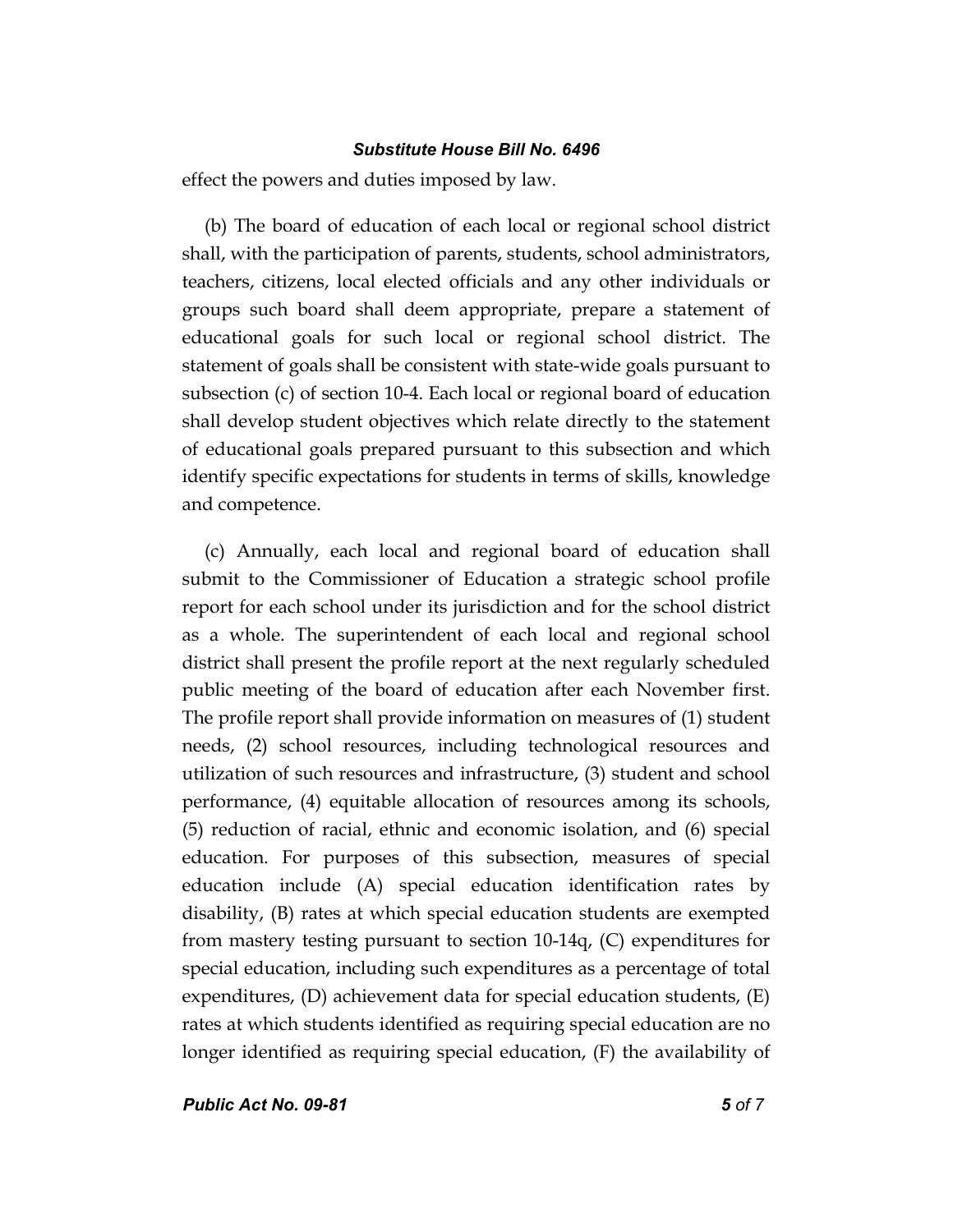supplemental educational services for students lacking basic educational skills, (G) the amount of special education student instructional time with nondisabled peers, (H) the number of students placed out-of-district, and (I) the actions taken by the school district to improve special education programs, as indicated by analyses of the local data provided in subparagraphs (A) to (H), inclusive, of this subdivision. The superintendent shall include in the narrative portion of the report information about parental involvement and if the district has taken measures to improve parental involvement, including, but not limited to, employment of methods to engage parents in the planning and improvement of school programs and methods to increase support to parents working at home with their children on learning activities.

(d) Prior to January 1, 2008, and every five years thereafter, for every school building that is or has been constructed, extended, renovated or replaced on or after January 1, 2003, a local or regional board of education shall provide for a uniform inspection and evaluation program of the indoor air quality within such buildings, such as the Environmental Protection Agency's Indoor Air Quality Tools for Schools Program. The inspection and evaluation program shall include, but not be limited to, a review, inspection or evaluation of the following: (1) The heating, ventilation and air conditioning systems; (2) radon levels in the water and the air; (3) potential for exposure to microbiological airborne particles, including, but not limited to, fungi, mold and bacteria; (4) chemical compounds of concern to indoor air quality including, but not limited to, volatile organic compounds; (5) the degree of pest infestation, including, but not limited to, insects and rodents; (6) the degree of pesticide usage; (7) the presence of and the plans for removal of any hazardous substances that are contained on the list prepared pursuant to Section 302 of the federal Emergency Planning and Community Right-to-Know Act, 42 USC 9601 et seq.; (8) ventilation systems; (9) plumbing, including

*Public Act No. 09-81 6 of 7*